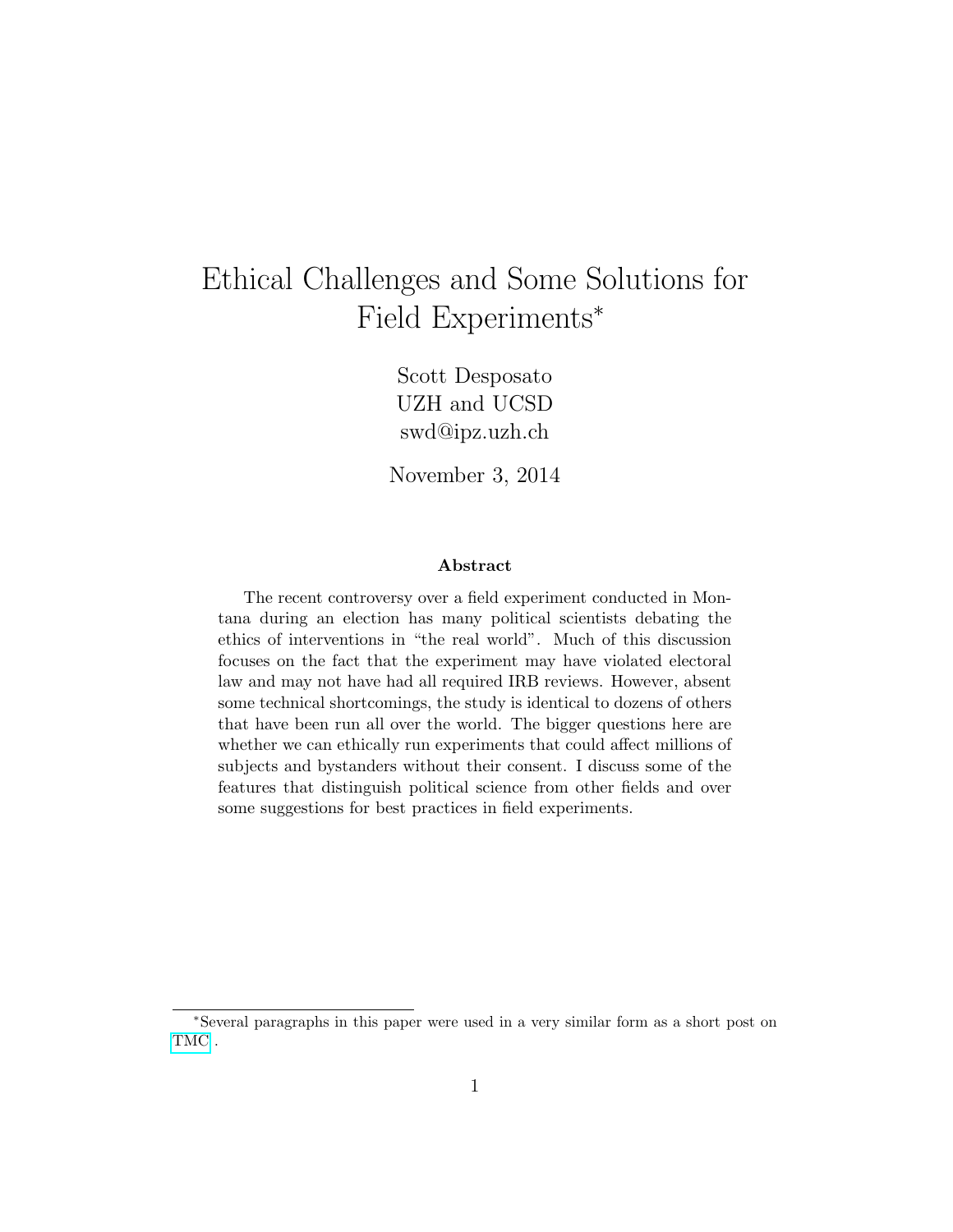"What would happen if someone did this study in the United States" This was a discussion question at the end of a [UCSD conference on ethics](http://polisci2.ucsd.edu/polisciethics) [in comparative politics experiments](http://polisci2.ucsd.edu/polisciethics) last year [\(NSF#1251510,](http://grantome.com/grant/NSF/SES-1251510) proceedings to be published in 2015 by the [Routledge Studies in Experimental Political](http://www.routledge.com/books/series/EPS/) [Science\)](http://www.routledge.com/books/series/EPS/). In many developing countries, experimental research seems like a Wild West where almost anything goes. One way we might gauge the appropriateness of an experiment conducted overseas would be to ask how it might be received were it run in the United States. Well, now we know.

Since the controversy erupted over a field experiment in Montana (Henceforth, "The Montana Study"), the Secretary of State of Montana has filed a complaint, the presidents of Stanford and Dartmouth have apologized, and the study has been widely critiqued by both academics and journalists.

The PIs ran a standard electoral field experiment in Montana, California, and New Hampshire. They provided ideological information about nonpartisan judicial candidates by placing them on a left-right scale anchored by President Obama and Mitt Romney. The mailer included the state seals in Montana and in California, which is prohibited without approval. Including the seal and the title Official Voter Guide gave it the appearance of a state document. The study was approved by the Dartmouth IRB, though it may not have been reviewed at Stanford.

Ironically, although this experiment has proved controversial, it is typical of dozens of experiments that have been run all over the world during elections. Some of these have also been illegal and violated election laws, and some have not had required human subjects approval. To their credit, the PI's of the Montana Study identified their institutions on the mailer, instead of sending them entirely anonymously and this is the only reason we are even hearing about this study. Had they sent it anonymously as most other scholars have there might have been some complaints in Montana, but no traceable path back to Stanford or Dartmouth.

Much of the debate about this study involves the use of the state seal and the partial lack of IRB approval. Let me first note, that compared with the types of electoral violations common in comparative politics - votebuying, ballot stuffing, electoral violence and coercion these do not seem like the crimes of the century. Of course, scholars should not be running illegal experiments without IRB approval - but these might have just been oversights.

The experiment, however, raises two bigger issues here that apply to all experiments like these: one is the potential that the experiment might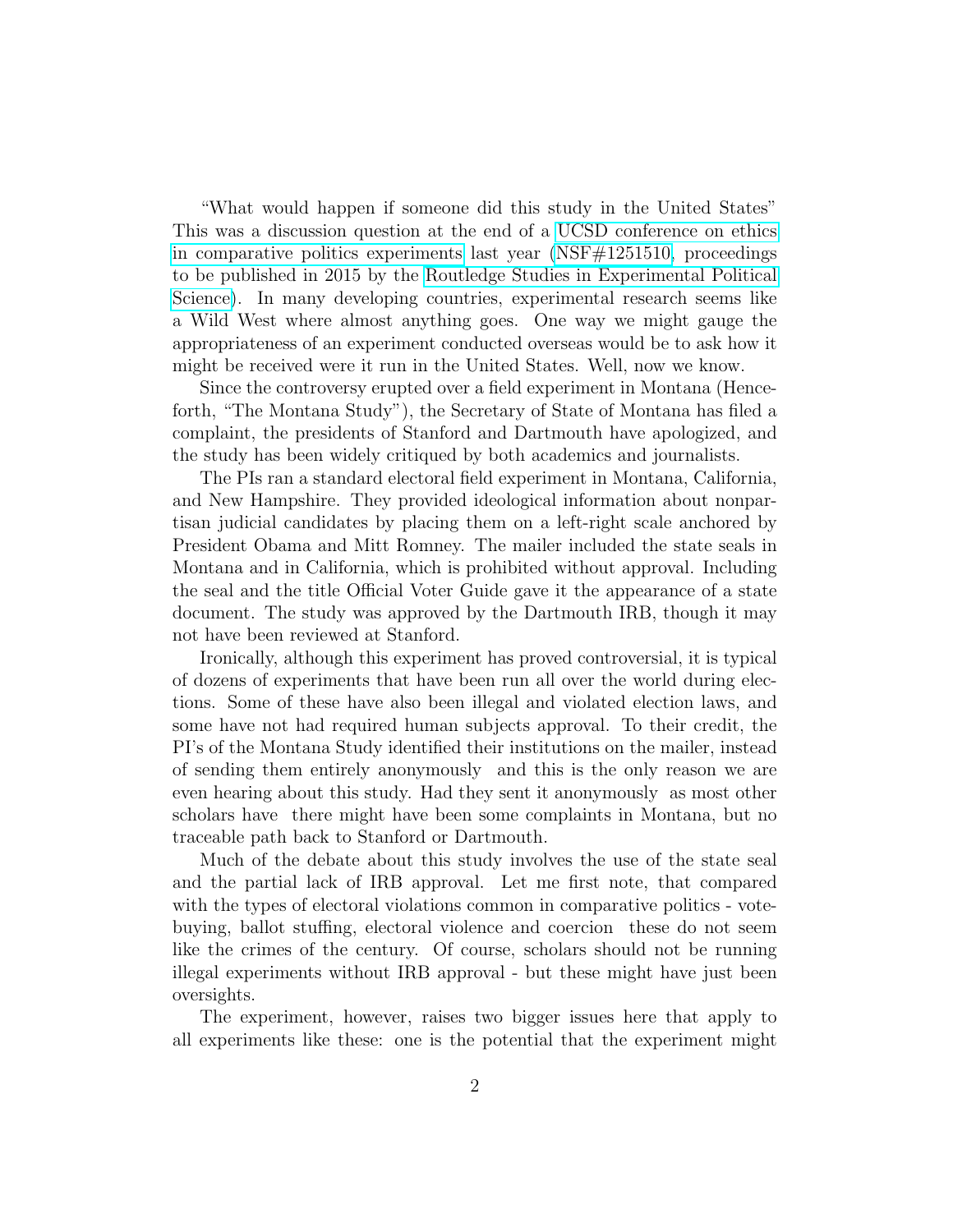impact a real election, and the other is the lack of informed consent. These are common in all electoral field experiments as well as many other types of field experiments. These questions are often ignored by the field, but are now being discussed.

Lets consider first the question of conducting a field experiment during an actual election. Most political scientists I've talked to cringe at the thought of affecting a real election. We have great respect for and hold sacred the institutions of democratic elections. For many of us, there is something uncomfortable about affecting the outcome. Others strongly disagree.

There are several arguments in favor of research that has an impact in the real world, including in elections. One is that everything we do has an impact. An observational study might have a major policy impact and change the way governments or politicians behave; why should we worry about changing voters' behavior? A goal of empirical science is in fact do just that impact the real world. Regarding elections, many other political actors are doing exactly the same things as political scientists - mobilizing and persuading voters - but with less altruistic motives than our own. Perhaps we should not concerned about treatments that are low-risk and common in the real world.

Further, one can argue - though there is a counter argument - that our treatments are normatively good - that we contribute to democracy directly through our experiments. If a treatment provides accurate factual information, then our experiment has the benefit of increasing voter information. How can this be anything but a good thing? If our treatment is mobilizing voters, increasing participation of underrepresented groups, many would defend this as a valuable contribution to democracy.[1](#page-2-0)

<span id="page-2-0"></span>Others are opposed to such interventions. One reason is that manipula-

<sup>1</sup>Of course, political information is highly contextual. For example, one election study told voters that a candidate had been accused of a crime, but never told them that they had not been convicted of anything. In the Montana Study, the mailer showed estimated judicial candidate ideal points, based on who had donated to them, using [Bonica'](#page-9-0)s method. But no doubt these were estimated with some uncertainty. Indeed, in some cases the two candidate might have been statistically indistinguishable from each other, though they were presented without any uncertainty. Why not provide confidence intervals? The answer, of course, is that it would overly complicate a simple experiment. In other words the PIs may have actually provided inaccurate information in an experiment. The point estimates may have been correct, but reported without context makes the information misleading and incomplete. Even simple factual information - statistics calculated using a proven algorithm - can be misleading.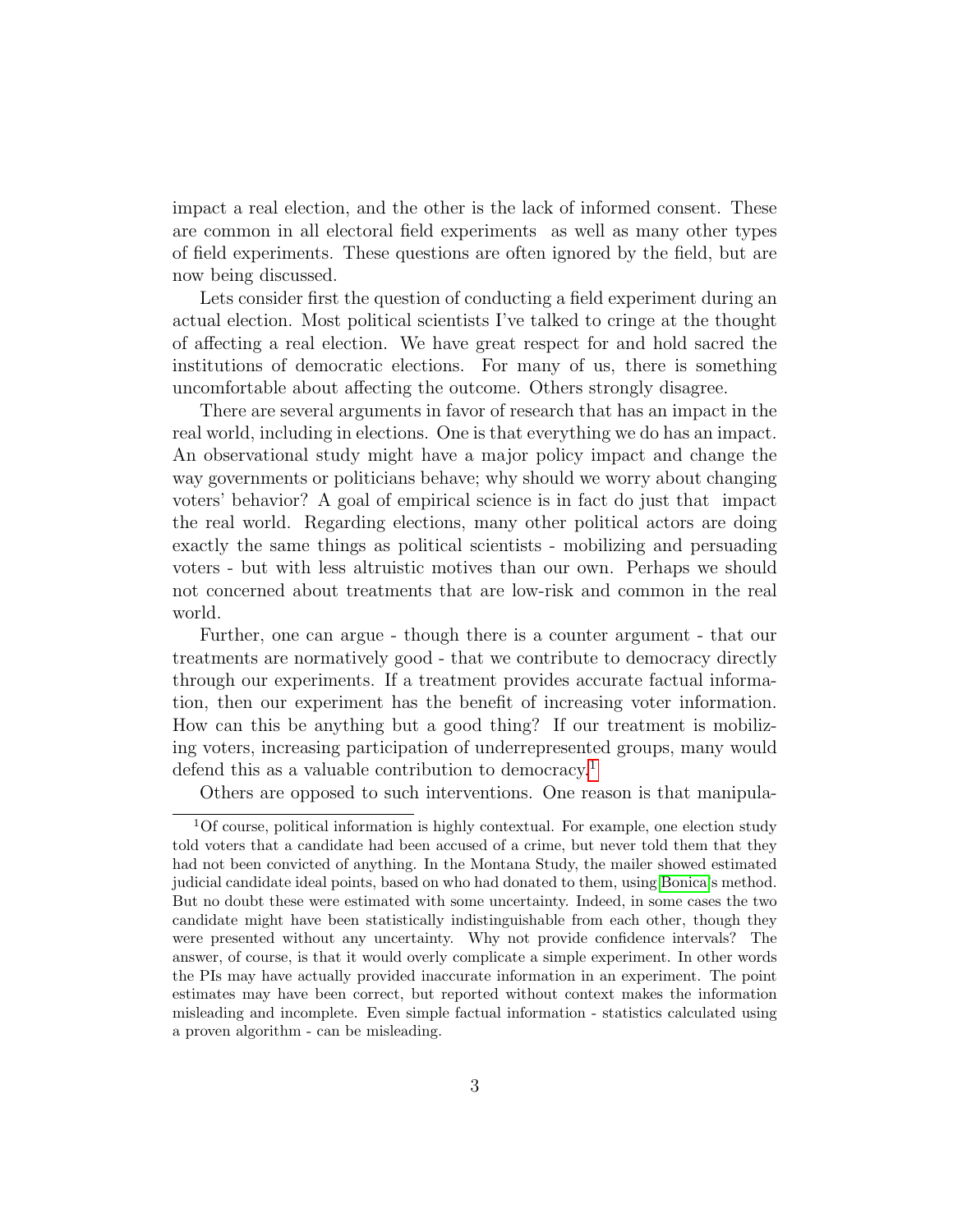tions during elections always result in harm to someone, because elections are almost always zero-sum games  $(Zimmerman, 2013)^2$  $(Zimmerman, 2013)^2$  $(Zimmerman, 2013)^2$ . Consequently, any impact of an experiment on election results inevitably benefits one candidate and harms another. At the extreme, we might take an ethnographers position that we must leave no trace, as Dawn Teele points out (?), a version of the Prime Directive?.

A second question is regarding the normative value of these treatments. I doubt many scholars would complain if a low-risk treatment - like a simple mailer - reduced corruption, increased literacy, lowered cholesterol, or reduced secondary hospital infections. There is a general agreement that these are normatively valuable for human society; perhaps they are valence goods in the language of some of our theorists.

But what is the normative value of persuading voters to support one candidate or another? Even if one accepts the benefits of increased information (a treatment), the normative value of the dependent variable (vote choice) is less clear. Reasonable people can support candidates on either side of most political spectrums, and a central part of democracy is tolerance for diversity of opinion. This means that changing voting behavior cannot be defended as delivering benefit to subjects. It simultaneously harms and benefits because, as [Zimmerman](#page-10-0) [\(2013\)](#page-10-0) points out, politics is a zero-sum game <sup>[3](#page-3-1)</sup>. An increased vote share for one candidate means fewer votes for someone else. The degree of cost associated with a change in vote share depends on many features of the context: electoral rules that turn seats into votes, the competitiveness of the race and of the legislative body (if a legislative race), whether campaign funding or other resources are distributed in future campaigns according to vote share, for example.

Are turnout field experiments (GOTV experiments) are normatively valuable if they increase participation in politics? These can be criticized as well. Since we know that voting is irrational and that any individuals vote is very unlikely to affect an outcome, GOTV experiments are effectively encouraging people to waste their time instead of spending it with family, friends, and fun. Suppose, for example, that it takes 30 minutes to vote, and our

<span id="page-3-0"></span><sup>&</sup>lt;sup>2</sup>In some mixed member systems, the number of legislators is partly determined by the election results. So when just measuring candidate harm and benefit, the tradeoffs are not always zero sum.

<span id="page-3-1"></span><sup>3</sup>One might argue that in some contexts, we can make normative statements about one candidate or another, perhaps in the German elections of 1930 and 1932. But in most consolidated democracies, such judgements are not appropriate.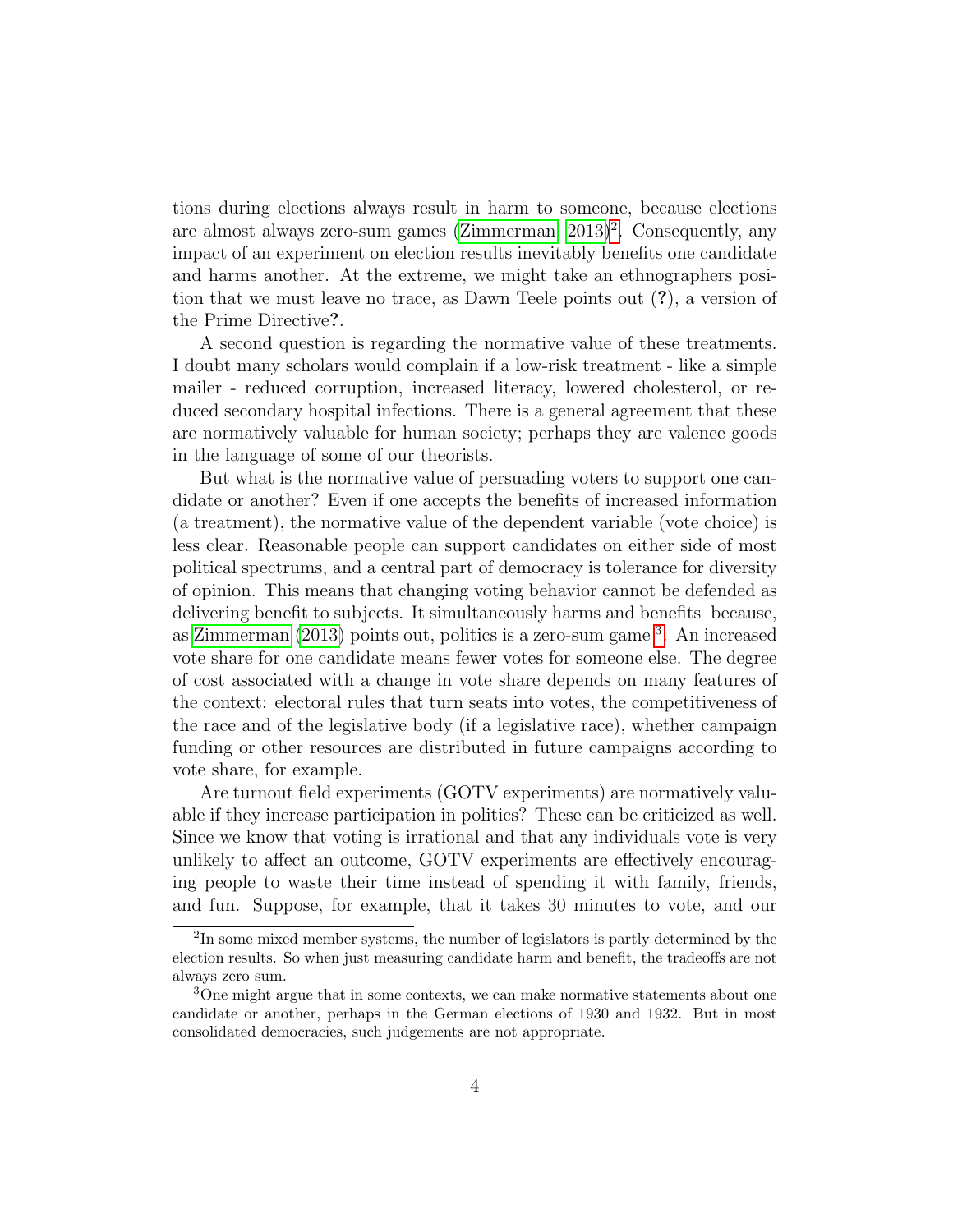treatment mobilizes 10,000 subjects. Did we just waste 7 months of human time? Possibly.

This means that when we mobilize subjects to vote with GOTV messages, or try to persuade them to vote for one candidate or another, we are intervening in their lives, possibly affecting the lives of all individuals in the polity defined by the electoral district, and the normative benefits of doing so are quite ambiguous.

The question of affecting elections has a practical side as well as an ethical one. Many citizens and politicians dont like the idea of scientists experimenting during real elections. As a discipline of largely public servants supported by public money, it seems ill-advised to make our principals angry. Its easy to imagine that the level of anger might be correlated with the size of the experiment, the origin of the research funds, and the impact on the election. A massive study funded by a foreign government that changes an election will generate more outcry than a small sample with domestic funding.

For most people, all of the above problems are conditional on a more fundamental question: must we tell our subjects that we are experimenting on them? Frequently in field experiments, subjects and bystanders often do not even know that they are in a study. This violates the principle of informed consent, which means that all subjects must be told about the nature, aims, and risks of the study, and only after being informed, they must give voluntary consent. Historically, most of the great scandals of human research involve a lack of informed consent, including Milgrams Obedience to Authority and the Tuskegee Syphilis study. For this reason, informed consent is required in almost every research study with human subjects. Scholarly experiments can only skip informed consent when the risks to subjects are minimal and the research could not be carried out otherwise (45CFR46.116.d).

Let me also emphasize that intervening in elections requires thinking not only about subject, but also thinking about bystanders. [Foos and de Rooij](#page-9-1) [\(2014\)](#page-9-1) shows how GOTV interventions spread through households so more than just those contacted are affected. But everyone in the jurisdiction where the treatment is administer is potentially an affected bystander if the election result is changed, then weve affected democracy in that polity, for better or for worse.

How are these questions related in field experiments? Whether or not impact is an issue depends on whether or not subjects are informed and consenting. Suppose, hypothetically, that everyone in Montana had been invited to participate in a study where they would receive some mailers, and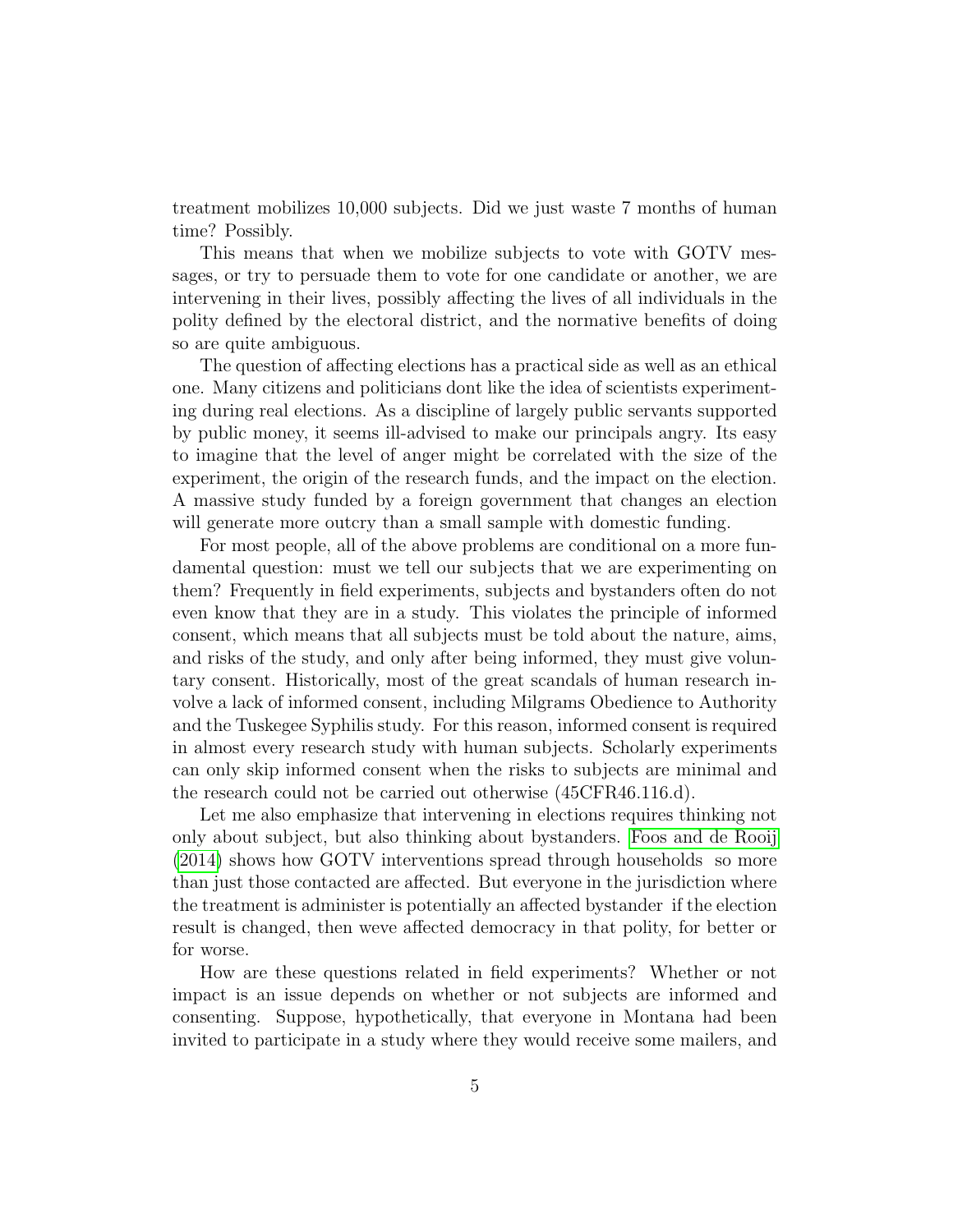suppose that they only received a flyer if they had agreed to participate. I doubt anyone would be upset if all the subjects knew they were in a study and all had consented to receive a treatment.

This suggests that the most critical issue to resolve is not whether we are impacting the real world, but whether our subjects are aware that they are subjects. If we can resolve the consent question, we can worry less about the impact question. Unfortunately, fully informed consent might render some hypotheses difficult to test.

One possible solution is exploring other types of acceptable consent, as discussed by [Humphreys](#page-9-2) [\(2014\)](#page-9-2) . He proposes a series of alternative forms of consent, for example, superset consent: listing many possible treatments and having the subject consent to the entire set, not knowing which one of them will be used in the experiment. Another option is proposed by bioethicist [Koenig](#page-9-3) [\(2014\)](#page-9-3) who has argued that in some cases, consent could be granted by a representative citizens body. A third possibility is part of federal human subjects regulations but is rarely used by political scientists: instead of seeking consent, simply inform all subjects after the study. Presumably scholars would anticipate subjects reactions and avoid controversy in experimental design.

Of course, there are two other alternatives as well: do it in a lab or in a survey experiment, or at least thoroughly explore the effect of the treatment in these environments before going to the field. Most of these studies can be tested in laboratories or in survey experiments. They will lose an element of realism, but gain informed consent. After several replications, then consider whether a field experiment will provide anything more than cachet.. Field experiments are not without critics for their scientific benefits, though they are currently in vogue. We can still learn form lab and survey experiments, though they do not always get as much attention as an abstract that includes a statement that we treated 100,000 subjects in a real election.

Some of these alternatives might be more efficient designs - more power, lower cost, and an ability to test more hypotheses. Suppose the cost of sending political mail to 100,000 subjects is \$100,000. That amount should easily supported a survey experiment with several thousand subjects and with post-election vote validation. The survey experiment would have had more covariates and no controversy. It might have produced a larger final sample size since the unit of analysis in the field experiments is often the precinct or electoral district, not the individual.

There are clearly alternatives to conducting field experiments, and al-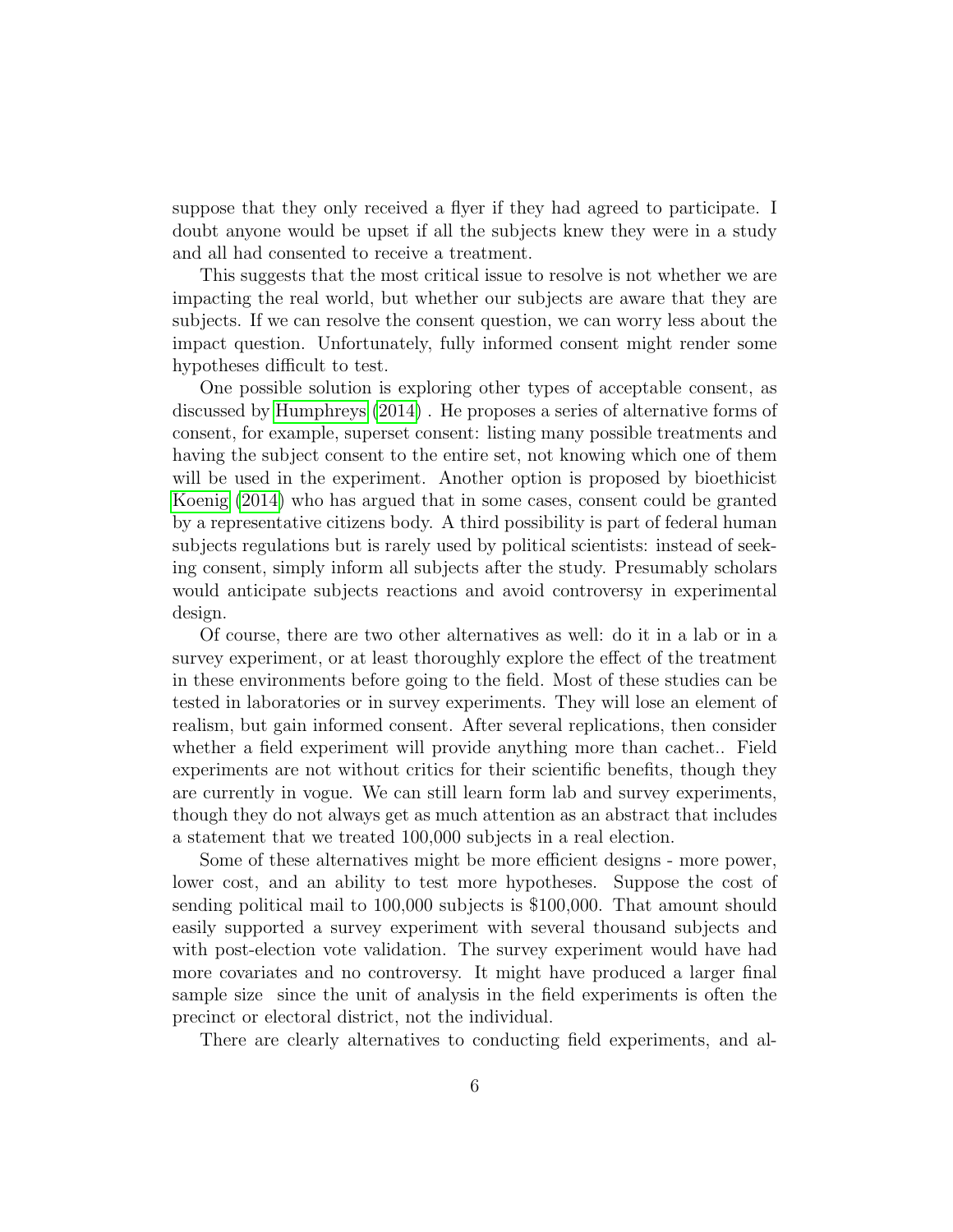ternatives may be less expensive and more powerful. They do not have all the benefits of field experiments - they lack realism and can suffer from Hawthorne Effects. But they can allow scholars to avoid controversy while getting the research done.

However, if one is committed to conducting a field experiment in an election, I suggest several standards for how we should do this kind of research. If you are going to intervene in a real election, without informing subjects, consider adopting these design features to assuage ethical and practical concerns:

- 1. Minimize the risk that the intervention will affect the election. Pick elections where the challenger doesnt have a chance. If it gets close, get out. Pay attention to long-term consequences of a study. For example, future campaign funding may be a function of past elections vote share so any intervention harms one party over another.
- 2. Do a power analysis and minimize the size of the subject pool. Theres no reason to have 100,000 subjects when 5,000 would be enough for most studies.
- 3. Compensate subjects, directly or indirectly. Directly, one could approach and pay all subjects after a study. In the Montana Study, this might mean mailing \$2 to all subjects after the election to compensate them for their time. Alternatively, it might mean paying \$2 per subject into some benevolence fund, perhaps a donation to a school or other institution in the treated communities. This shows respect for subjects' time, and it also serves as a constraint on scholars who might otherwise maximize the size of the study and its impact without any real need.
- 4. If your study involves deception or a lack of consent, inform all your subjects, after the study, that they were in a study. This is listed as a requirement when appropriate in the Common Rule, but Ive never seen anyone do it. Consider as well reporting the magnitude of the experiments impact on their election. This again serves as a constraint on scholars. Anticipating subjects responses to the study, they may preemptively move to avoid controversy. It is one thing to run a study without consent for scientific reasons, but avoiding publicity after the study is over suggests that we have something to hide, and that we know internally that we have acted inappropriately.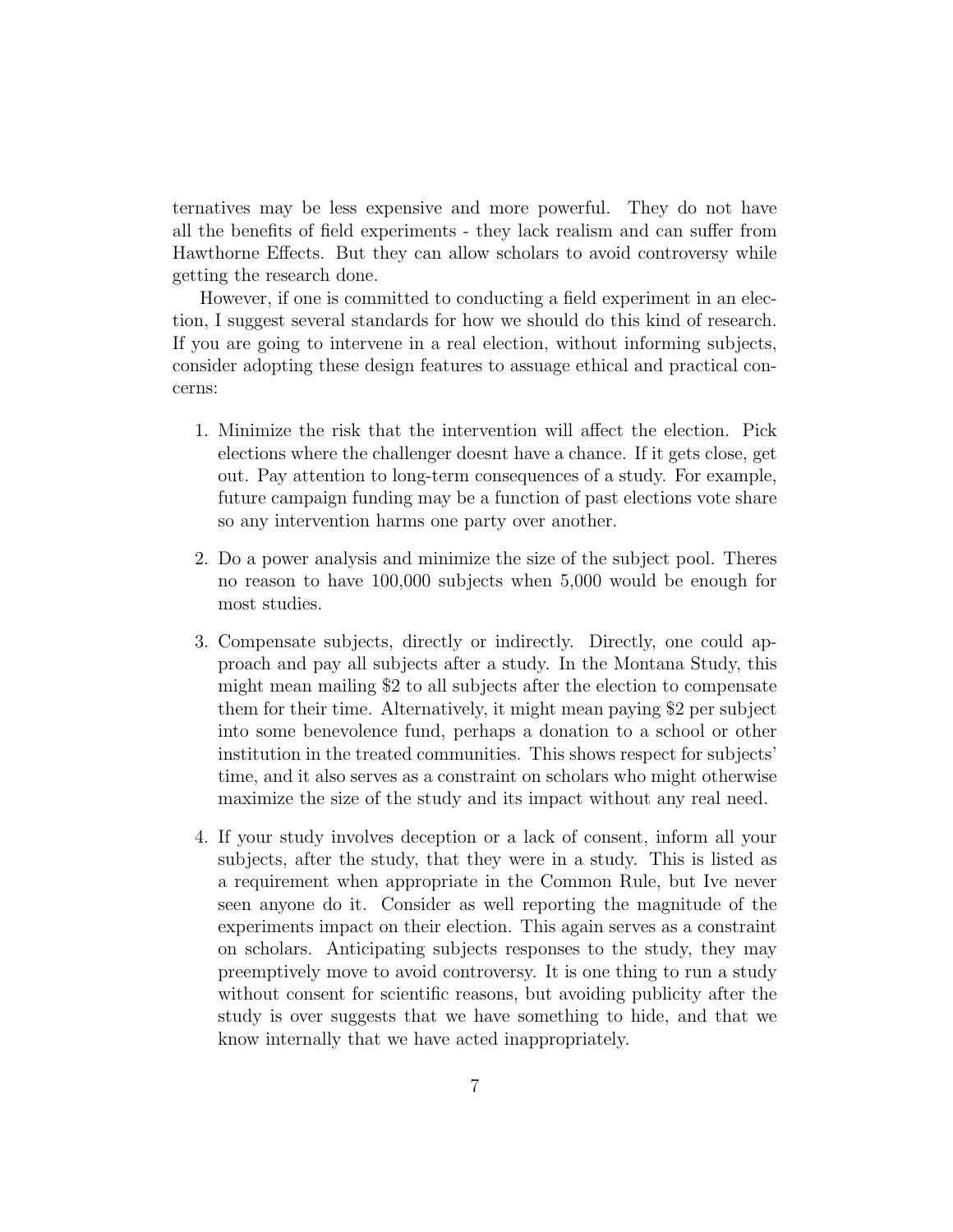- 5. If you are going to treat voters with information during a real election, be sure to provide factual, balanced, and informative messages, not half-truths or other misleading information.
- 6. Dont break the law. I suspect that few scholars go into the field intending to commit electoral crimes. But we arent election lawyers and political communication is highly regulated in many systems. This implies significant due diligence by PIs before going into the field.
- 7. [Humphreys](#page-9-4) [\(2013\)](#page-9-4) suggests that careful partnerships with other political actors that normally do intervene in elections can help us avoid damage to the discipline and inappropriate interventions. This is a nice intermediate suggestion between restricting ourselves to laboratory or survey experiments, and field experiments. It does require careful assessment of the scholar's relationship with the third party, as discussed by [Hyde and Nickerson](#page-9-5) [\(2014\)](#page-9-5).

I will conclude with four recommendations for moving forward.

First, as a discipline we should engage these issues directly and work toward shared norms. The past several days have shown that political scientists have widely differing views on these issues. Yet many scholars do not want to even talk about ethics. This is unfortunate. The future of field experiments as a viable way of testing hypotheses about politics and political behavior depends on engaging directly with these issues. This is especially important because there are many other ethical issues emerging across experimental political science[4](#page-7-0) . We need more dialogue and research on these issues to avoid harm to subjects and to avoid damaging the reputation and future of the field.

Second, as argued by [Zechmeister](#page-9-6) [\(2013\)](#page-9-6), we cant outsource ethical judgments to IRBs. IRB approval is neither a blank check nor absolution from sins past, present, and future. IRB's may do their best (or worst), but scholars are the experts who know their cases and must take responsibility for keeping their research legal and ethical.

Third, we can make small institutional and norm changes that will help us avoid scandal, while avoiding more regulation. One would be posting all our IRB applications online when our work is published. Another would be

<span id="page-7-0"></span><sup>&</sup>lt;sup>4</sup>See, for example, [Nielsen](#page-9-7)  $(2014)$ ; [Dionne, Harawa and Honde](#page-9-8)  $(2014)$ ; [Merolla](#page-9-9)  $(2014)$ ;  $Lü (2014)$  $Lü (2014)$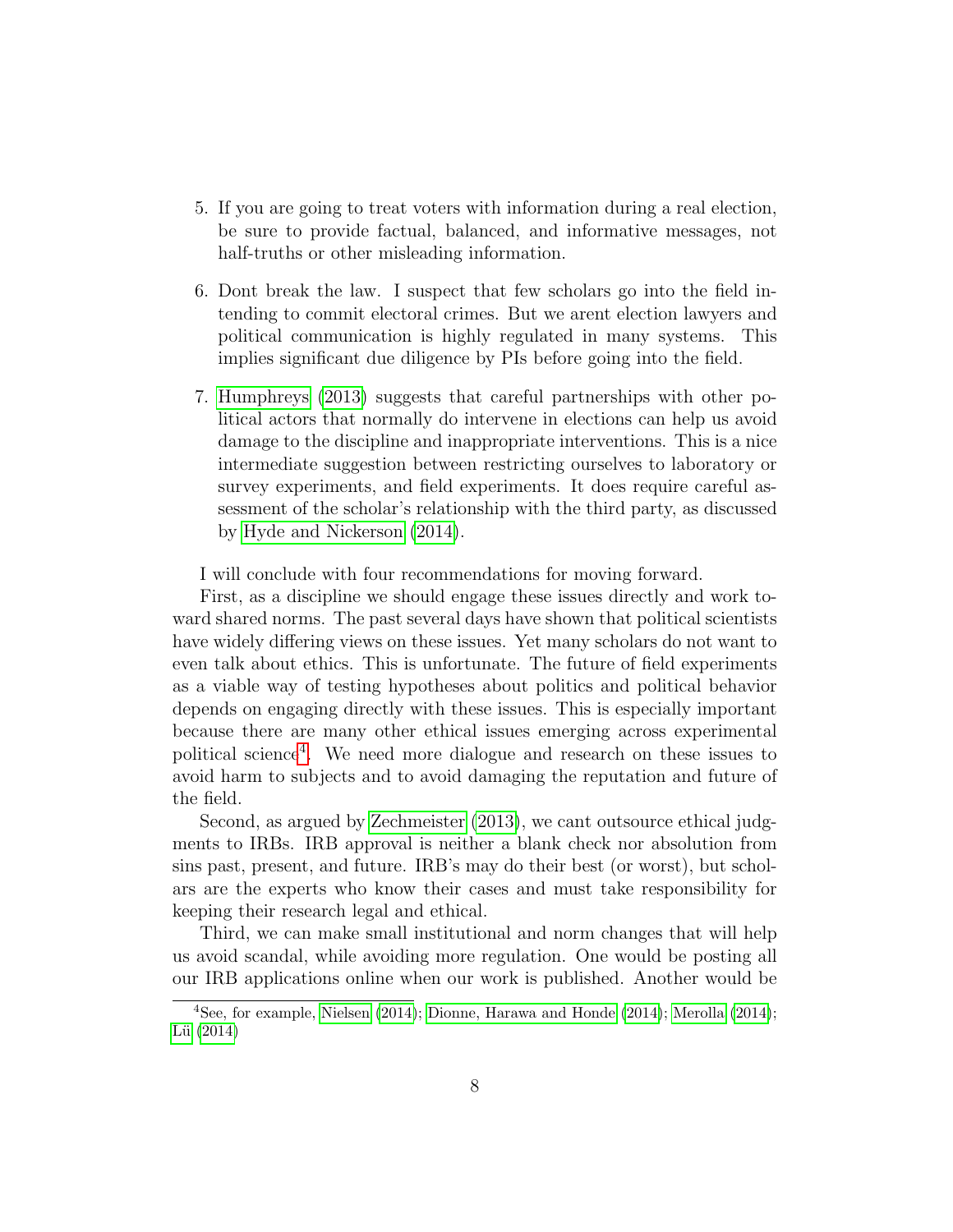adopting norms that, in field experiments without informed consent, subjects will be advised post-treatment that they were in a study and core results presented. A third change could be a norm of compensation for subjects, even if indirect. The alternative to making some changes is that at some point, after several more scandals, we are likely to face stricter and stricter IRB's.

Lastly, we all need to acknowledge that when it comes to ethics and research, each and every one of us has a conflict of interest. There is always a trade-off between protecting human subjects and executing our research agendas. Protecting subjects will almost always make research harder. There are strong career incentives to overlook rules and risks and push for bigger, more aggressive treatments that have a better chance of being published. Its easy to convince ourselves that the costs to subjects are low and the benefits to society are high even when they aren't.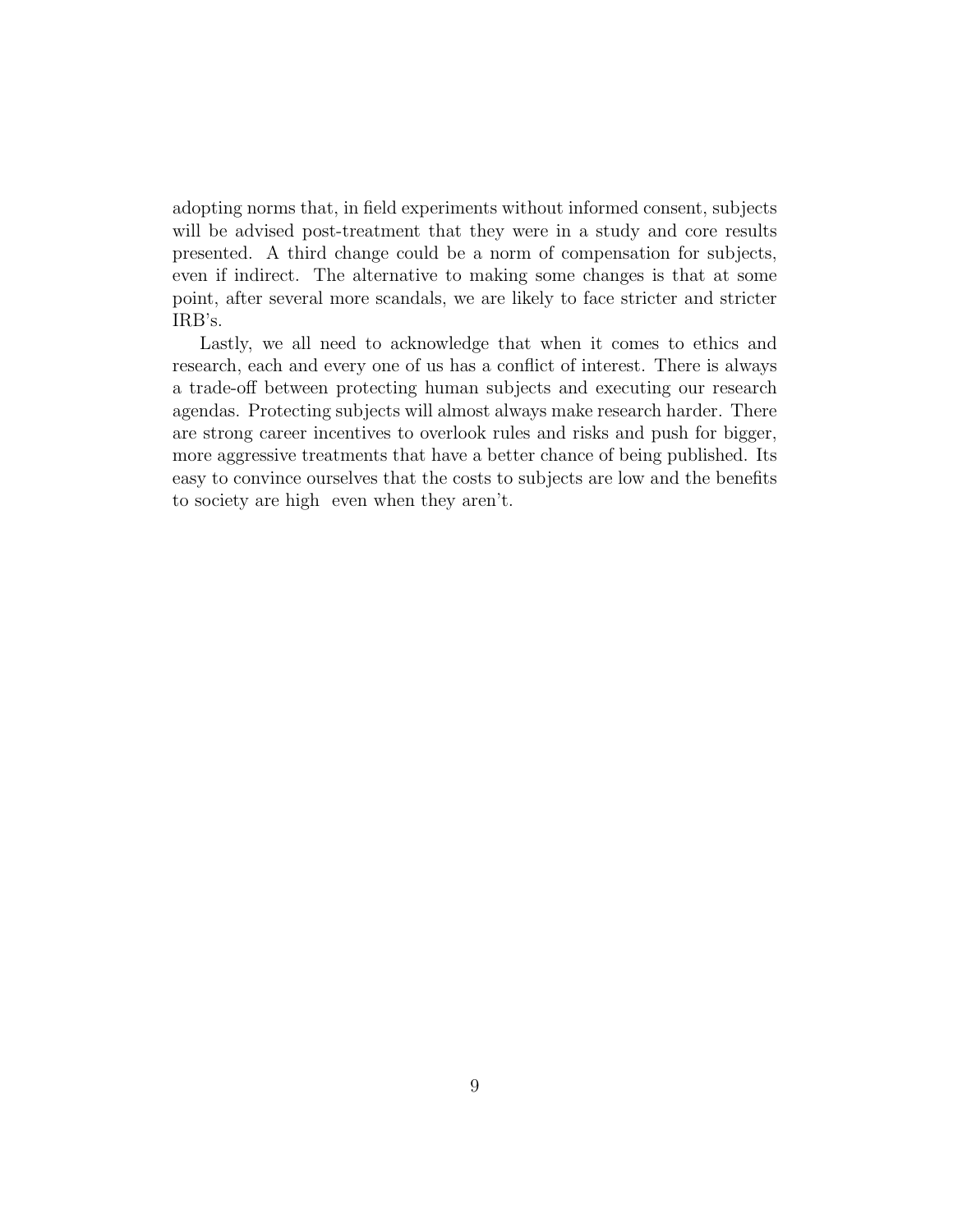## References

- <span id="page-9-0"></span>Bonica, Adam. 2014. "Mapping the Ideological Marketplace." AJPS 58(2):367–387.
- <span id="page-9-8"></span>Dionne, Kim Yi, Augustine Harawa and Hastings Honde. 2014. The Ethics of Exclusion when Experimenting in Impoverished Settings. In Ethical Challenges in Political Science Experiments, ed. Scott Desposato.
- <span id="page-9-1"></span>Foos, Florian and Eline de Rooij. 2014. "Household Partisan Composition and Campaign Mobilization.".
- <span id="page-9-4"></span>Humphreys, Macartan. 2013. "Manipulation and Consent." Paper presented at the UCSD Conference on Political Science Experiments.
- <span id="page-9-2"></span>Humphreys, Macartan. 2014. "How to make field experiments more ethical.". Post to The Monkey Cage Blog.
- <span id="page-9-5"></span>Hyde, Susan and David Nickerson. 2014. Conducting Research with NGOs: Relevant Counterfactuals from the Perspective of Subjects. In Ethical Challenges in Political Science Experiments, ed. Scott Desposato.
- <span id="page-9-3"></span>Koenig, Barbara. 2014. "Have we asked too much of Consent?" Hastings Cent Rep 44(4):33–4.
- <span id="page-9-10"></span>Lü, Xiaobo. 2014. China: Ethical Challenges in Comparative Politics Experiments. In Ethical Challenges in Political Science Experiments, ed. Scott Desposato.
- <span id="page-9-9"></span>Merolla, Jennifer. 2014. The Value and Challenges of Using Local Ethical Review in Comparative Politics Experiments. In Ethical Challenges in Political Science Experiments, ed. Scott Desposato.
- <span id="page-9-7"></span>Nielsen, Richard. 2014. Ethics for Experimental Manipulation of Religion. In Ethical Challenges in Political Science Experiments, ed. Scott Desposato.
- <span id="page-9-6"></span>Zechmeister, Elizabeth. 2013. Ethics and Research in Political Science: The Responsibilities of the Researcher and the Profession. In Ethical Challenges in Political Science Experiments, ed. Scott Desposato.